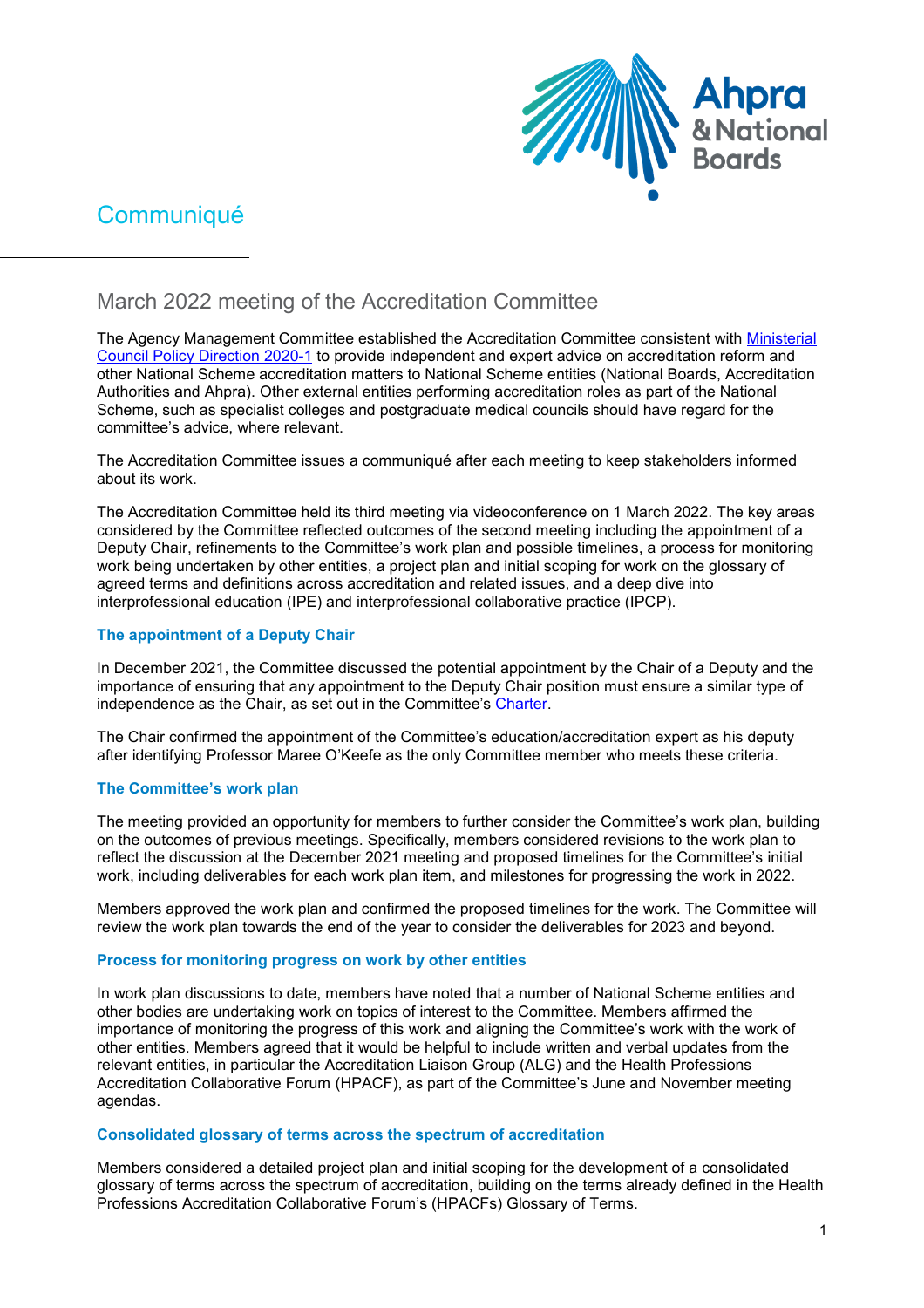Ahpra and the HPACF will work together on the project, with oversight from the Committee. Work on the initial version of the glossary will commence in March 2022 and be completed in mid-2023, recognising that development of some definitions will take more time. Work on these definitions/concepts will continue and the glossary will be updated as these definitions/concepts are settled and as the Committee's work in other areas progresses.

This work recognises the importance of shared language to progressing the committee's whole-of-scheme and cross-profession advice in a range of areas. Shared language will build a shared understanding of the advice across different professions, different National Scheme entities and external stakeholders and will support consistent approaches to implementing the committee's advice.

#### **Deep dive: interprofessional education (IPE), interprofessional learning (IPL) and interprofessional collaborative practice (IPCP)**

Members reaffirmed the importance of interprofessional collaborative practice (IPCP) as central to improving health outcomes for patients. Members also reaffirmed the importance of IPE as a key enabler of IPCP and recognised that embedding IPCP in practice is a complex endeavour. The Committee's broad stakeholder membership provides a potential opportunity to make a unique and significant contribution to embedding IPCP in practice, at least across the 16 professions within the National Scheme.

The Committee will consider a project plan for developing an IPCP statement of intent at its June meeting, with a proposal for an integrated approach that incorporates IPL-related work being undertaken by the ALG and the HPACF. Members agreed there would be value in engaging others with expertise in IPE, IPCP and IPL to progress the statement of intent.

#### **Next meeting**

The next meeting of the Accreditation Committee will be held in June 2022.

#### **More information**

Questions about the work of the Committee may be directed to the secretariat via email to: [AHPRA.Secretariat@ahpra.gov.au.](mailto:AHPRA.Secretariat@ahpra.gov.au)

#### **Meeting attendees**

#### **Members**

| Professor Andrew Wilson             | Independent Chair                                                                    |
|-------------------------------------|--------------------------------------------------------------------------------------|
| Professor Maree O'Keefe             | Accreditation / education expert                                                     |
| Dr Heather Buchan                   | Australian Commission on Safety and Quality in Health Care                           |
| Emeritus Professor Ian Wronski AO   | Universities Australia                                                               |
| Ms Narelle Mills                    | <b>HPACF</b>                                                                         |
| Professor Brian Jolly               | <b>HPACF</b>                                                                         |
| Dr Susan Young                      | Agency Management Committee member                                                   |
| Mr Jeffrey Moffet                   | Agency Management Committee member                                                   |
| Mr Brett Simmonds                   | National Boards representative                                                       |
| Adjunct Professor Veronica Casey AM | National Boards representative                                                       |
| Mrs Kay Leatherland                 | Private healthcare employer                                                          |
| <b>Ms Alison Barnes</b>             | Nominee of the Aboriginal and Torres Strait Islander Health<br><b>Strategy Group</b> |

### **Ahpra**

| Mr Martin Fletcher | Chief Executive Officer, Ahpra              |
|--------------------|---------------------------------------------|
| Mr Chris Robertson | Executive Director, Strategy and Policy     |
| Ms Helen Townley   | National Director, Policy and Accreditation |